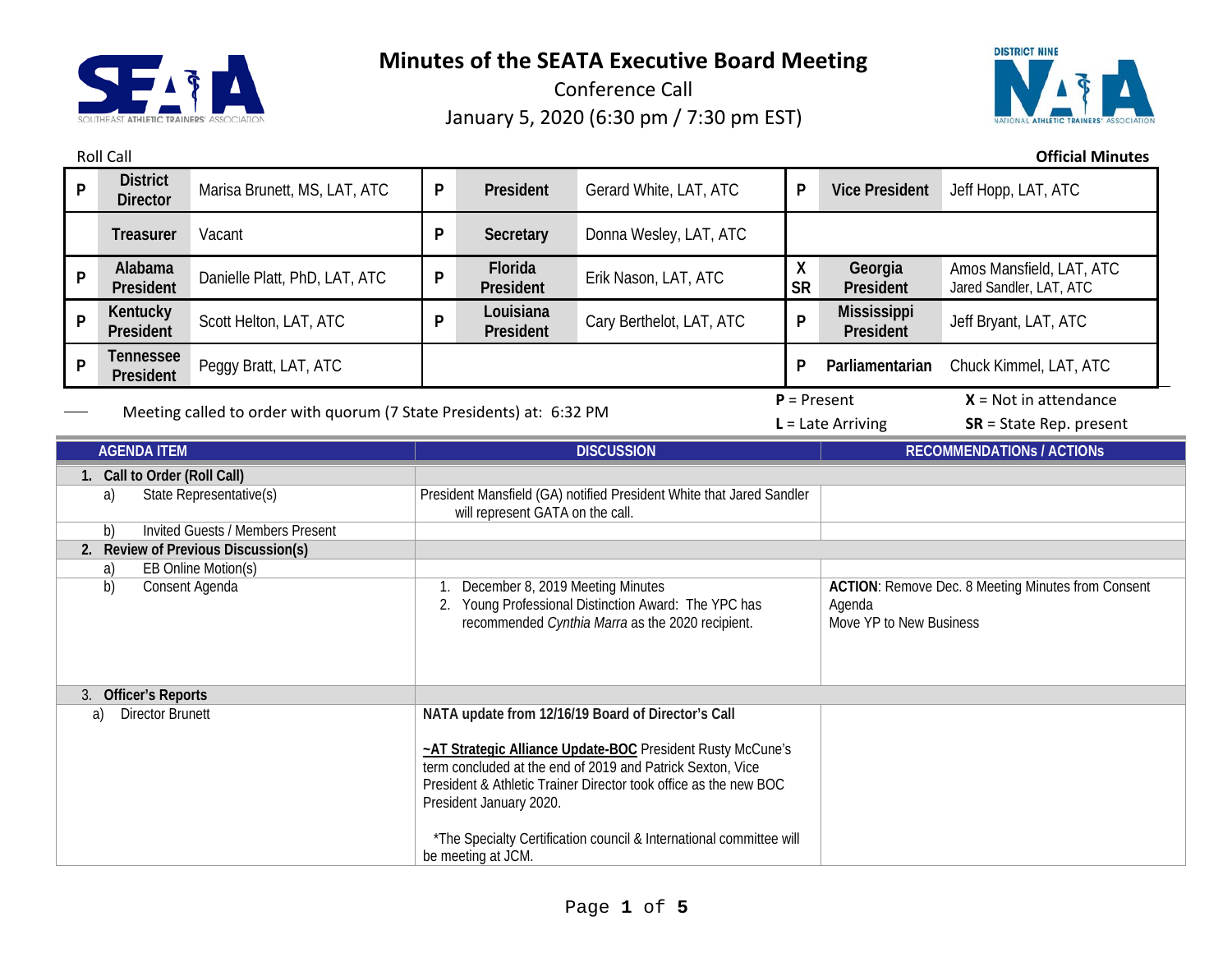



| <b>AGENDA ITEM</b> | <b>DISCUSSION</b>                                                                                                                                                                                                                                                                                                                                                                                          | <b>RECOMMENDATIONS / ACTIONS</b> |
|--------------------|------------------------------------------------------------------------------------------------------------------------------------------------------------------------------------------------------------------------------------------------------------------------------------------------------------------------------------------------------------------------------------------------------------|----------------------------------|
|                    | BOC is continuing to work on the next Mutual Recognition<br>Agreement (MRA), Canadian Athletic Therapist Association (CATA)<br>are not currently part of these talks. They are currently working with<br>students to take our exam under the previous MRA.                                                                                                                                                 |                                  |
|                    | ~CAATE update-President Eric Sauers reported the The CAATE<br>met in Orlando Dec. 9-10, 2019. They have selected a new CAATE<br>Commission public member Richard Valakavis (sp?) from the Dental<br>education profession & a new professional clinical athletic trainer-<br>Gary Hannah from Edinboro University                                                                                           |                                  |
|                    | ~NATA FOUNDATION UPDATE-President Brian Conway reported<br>they changed their "President's Award" to the "Rachael Oats<br>Leadership Award"                                                                                                                                                                                                                                                                |                                  |
|                    | $\sim$ The NATA BOD approved the following funding request:<br>-The LGBTQ+ AC Academic Survey Project- this will assist them<br>with their continued goals and their mission.                                                                                                                                                                                                                              |                                  |
|                    | - Approved Karen Fennell, MS, LAT, ATC as the chair of the NATA<br>Council on Practice Advancement (COPA) beginning in June 2020                                                                                                                                                                                                                                                                           |                                  |
|                    | -PPEC Employer Academic survey- this survey will be sent out to<br>employers that have used the NATA Career center, ATs in hiring<br>rolls, hospital outreach admins & education administrators. The<br>question they are looking to answer is: Is there a gap in education,<br>training and knowledge relative to what employers are looking for<br>when hiring an AT with advanced training & education. |                                  |
|                    | -Presidential Election Procedures Workgroup- Nominating<br>Committee funding travel to JCM where presidential candidates will<br>be presenting.                                                                                                                                                                                                                                                            |                                  |
|                    | -Government Affairs Update- Amy Callender reported they have<br>completed 4 Legislative boot camps, AL, AR, MN & MO.<br>-Still working on a date and details for "Hit the Hill"                                                                                                                                                                                                                            |                                  |
|                    | -President Lindley & Director Brunett completed all D9's calls with<br>the state president's.                                                                                                                                                                                                                                                                                                              |                                  |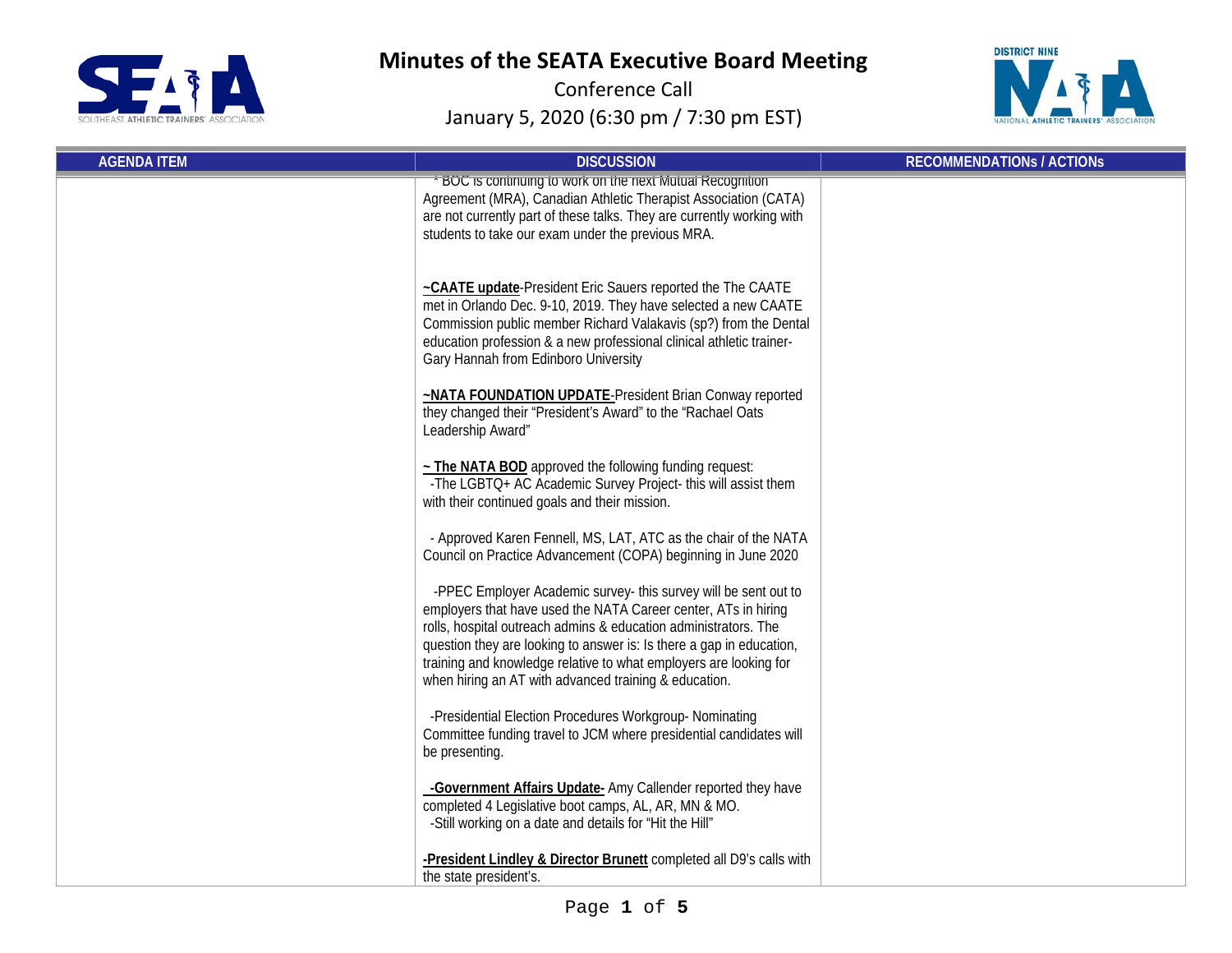



| <b>AGENDA ITEM</b>            | <b>DISCUSSION</b>                                                                                                                                                                                                                                                                                                                                                                                                                                                                                                                                                                                                                                                                                                                                                                                                                                                                                                                                                                                                                                                                                                                                 | <b>RECOMMENDATIONS / ACTIONS</b>                                                                                                                                                                                                                                                                                                                                                           |
|-------------------------------|---------------------------------------------------------------------------------------------------------------------------------------------------------------------------------------------------------------------------------------------------------------------------------------------------------------------------------------------------------------------------------------------------------------------------------------------------------------------------------------------------------------------------------------------------------------------------------------------------------------------------------------------------------------------------------------------------------------------------------------------------------------------------------------------------------------------------------------------------------------------------------------------------------------------------------------------------------------------------------------------------------------------------------------------------------------------------------------------------------------------------------------------------|--------------------------------------------------------------------------------------------------------------------------------------------------------------------------------------------------------------------------------------------------------------------------------------------------------------------------------------------------------------------------------------------|
|                               | -Director Brunett and Georgia President Mansfield have had calls<br>to work up a proposal per President Lindley's suggestion to present<br>to the NATA BOD to possibly assist with their needs to hold an EBP,<br>awards program & business meeting before the ATL 2020<br>convention instead of their state meeting.<br>- Director Brunett & Secretary Wesley have put together the eblast<br>message to go out to our membership regarding the District 4 Split<br>and how D9 would like her to vote in the NATA Boardroom at the<br>JCM at the end of January.                                                                                                                                                                                                                                                                                                                                                                                                                                                                                                                                                                                 |                                                                                                                                                                                                                                                                                                                                                                                            |
| <b>President White</b><br>b)  | 1. Secretary Wesley and I are working on CSMM site.<br>2. A member reported a "scam" email that appeared to have come<br>from SEATA. President White immediately sent out a Scam<br>Email notice to the membership and reported the scam to<br>PayPal.                                                                                                                                                                                                                                                                                                                                                                                                                                                                                                                                                                                                                                                                                                                                                                                                                                                                                            |                                                                                                                                                                                                                                                                                                                                                                                            |
| Vice President Hopp<br>C)     | 1. Update on ATs Care Workshop: Approve funding to include<br>additional room expense for adding ATs Care Individuals<br>Course to CSMM agenda.<br>a. Modified 1 day Individual format; we are continuing to<br>work on the cancellation policy.<br>Update on ATSS hotel - room block numbers are down at the<br>moment due to registration numbers being down. 330 rooms<br>reserved. We must meet 416 of the 520 room block.<br>President White has discussed with Karen Feirman about<br>a.<br>room list and meeting our room block. The hope is that<br>adding the Secretary Treasurers meeting will help offset.<br>ATEC Registration - Current registration is low. Should we<br>3.<br>consider a Min # to keep the conference open?<br>Discussion - outside of speakers expenses, we will have<br>а.<br>limited costs. President Platt discussed some ideas about<br>helping to market this event, including personal letters to<br>Program Directors. Director Brunett asked have Danielle<br>do a blitz marketing campaign to promote.<br>President Nason discussed the use of our PR (MarComm)<br>b.<br>team and get them more involved | ACTION: President White asked VP Hopp to continue<br>working on finalizing the workshop.<br>ACTION: President White asked VP Hopp to communicate<br>with Karen F. about asking for a room reservation extension<br>and drop dead date for reserving rooms.<br>ACTION: President Platt will develop a marketing eblast or<br>email for Program Directors and Preceptors to promote<br>ATEC. |
| <b>Secretary Wesley</b><br>d) | Update on ACTION: Secretary Wesley will get with Director<br>1.<br>Brunett to develop a survey on how the District feels toward the                                                                                                                                                                                                                                                                                                                                                                                                                                                                                                                                                                                                                                                                                                                                                                                                                                                                                                                                                                                                               |                                                                                                                                                                                                                                                                                                                                                                                            |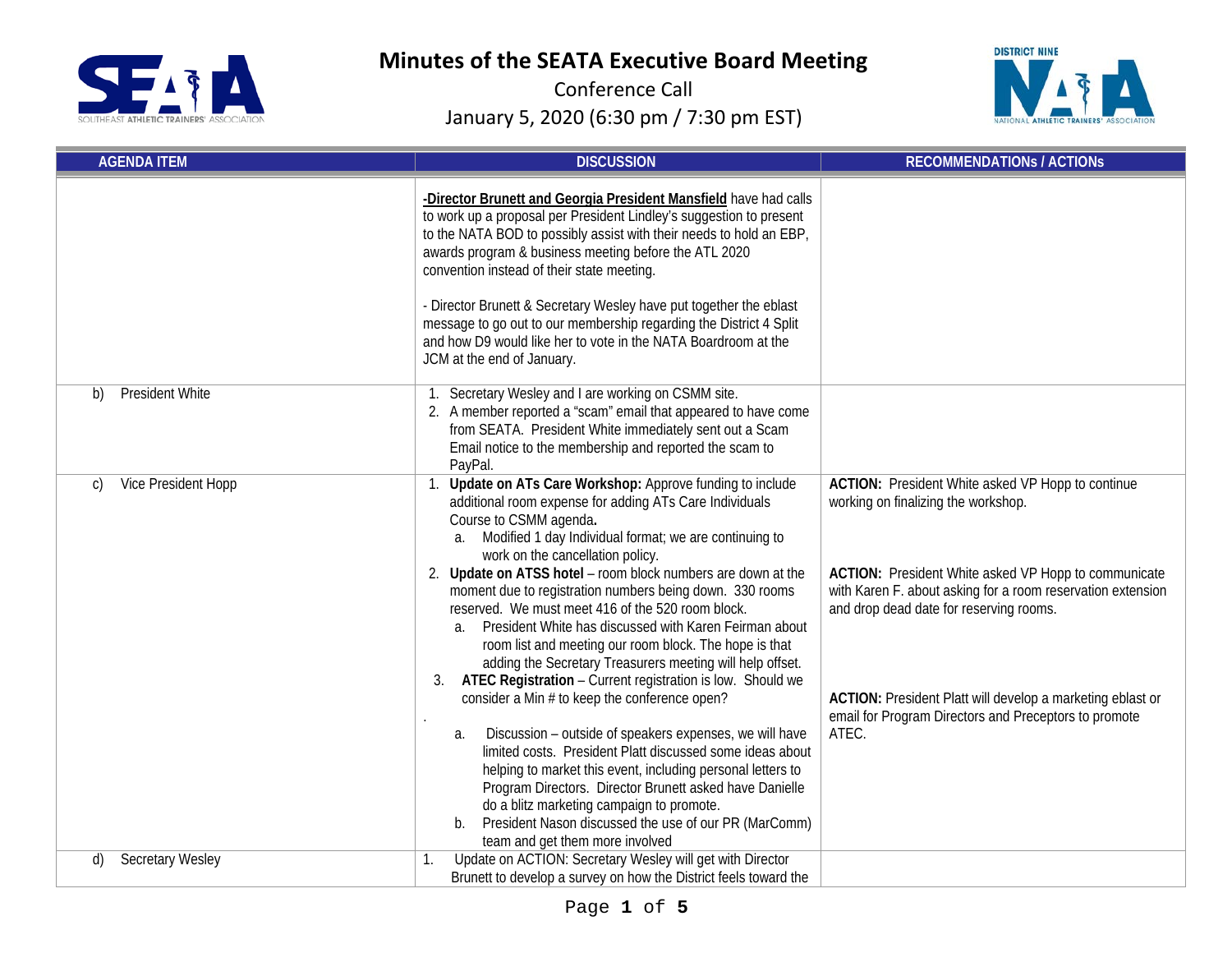



| <b>AGENDA ITEM</b>                                            | <b>DISCUSSION</b>                                                                                                                                                                                                                                                                                                                                                                                                                                                                                                                                                                                                                                                                                                                 | <b>RECOMMENDATIONS / ACTIONS</b>           |
|---------------------------------------------------------------|-----------------------------------------------------------------------------------------------------------------------------------------------------------------------------------------------------------------------------------------------------------------------------------------------------------------------------------------------------------------------------------------------------------------------------------------------------------------------------------------------------------------------------------------------------------------------------------------------------------------------------------------------------------------------------------------------------------------------------------|--------------------------------------------|
| Treasurer Report (President White)<br>e)                      | District Four split. Survey will be held in early January prior to<br>JCM meeting.<br>New membership lists will be sent later this week.<br>2.<br>Will be working with MarCom group to establish deadlines for<br>eblsts and newsletters for 2020.<br>President White reports on the following updates:<br>1. Oct-Nov State Dues allocations have been processed.<br><b>GATA Marketing Grant Reimbursement has been</b><br>2.<br>processed.                                                                                                                                                                                                                                                                                       |                                            |
| 4. Committee Reports                                          |                                                                                                                                                                                                                                                                                                                                                                                                                                                                                                                                                                                                                                                                                                                                   |                                            |
| <b>Standing Committees</b><br>a)<br><b>Finance Committee</b>  | President White appoints the following Board Members to the<br><b>Finance Committee:</b><br>SEATA Treasurer (TBA) - Chair<br><b>AL President Platt</b><br><b>KY President Helton</b><br>Parliamentarian Kimmel<br>This committee will be charged with 1) Complete a financial review<br>of SEATA's checking and Investment accounts for 2019. 2)<br>Complete quarterly financial review of SEATA's checking account (to<br>include a review of debit card charges).                                                                                                                                                                                                                                                               | Tabled until Treasurer Election finalized. |
| Ad hoc / Taskforce(s)<br>b)                                   |                                                                                                                                                                                                                                                                                                                                                                                                                                                                                                                                                                                                                                                                                                                                   |                                            |
| Legislative Grant Taskforce (President<br>i.<br>$Bratt - TN)$ | Update on ATCTION (Tabled 06/2019; 08/2019; 09/2019):<br>President White submitted a draft revision to the P&P<br>regarding Legislative Grants. Updated the timeline of<br>application and reimbursement request to better align with<br>NATA guidelines<br>Discussion:<br>1. Limit a State Association from applying once every five<br>years?<br>State can only request a maximum funding limit to equal 10% (??) of<br>that respective State's dues revenue to SEATA. (i.e., if a SEATA<br>received \$30,000 in state member dues to SEATA, then the<br>max \$ to apply for is \$3,000.)<br>Significant discussion regarding limits of funding for IRS purposes<br>with regards to tax-status.<br>1. 10% not to exceed \$5,000 | Tabled until Treasurer Election finalized. |
| Elections Committee (President Bryant)<br>ii.                 | Run-off election between Scott Byrd (TN) and Rob Ullery (KY) ended<br>in a tie. The Elections Committee is currently conducting a                                                                                                                                                                                                                                                                                                                                                                                                                                                                                                                                                                                                 |                                            |